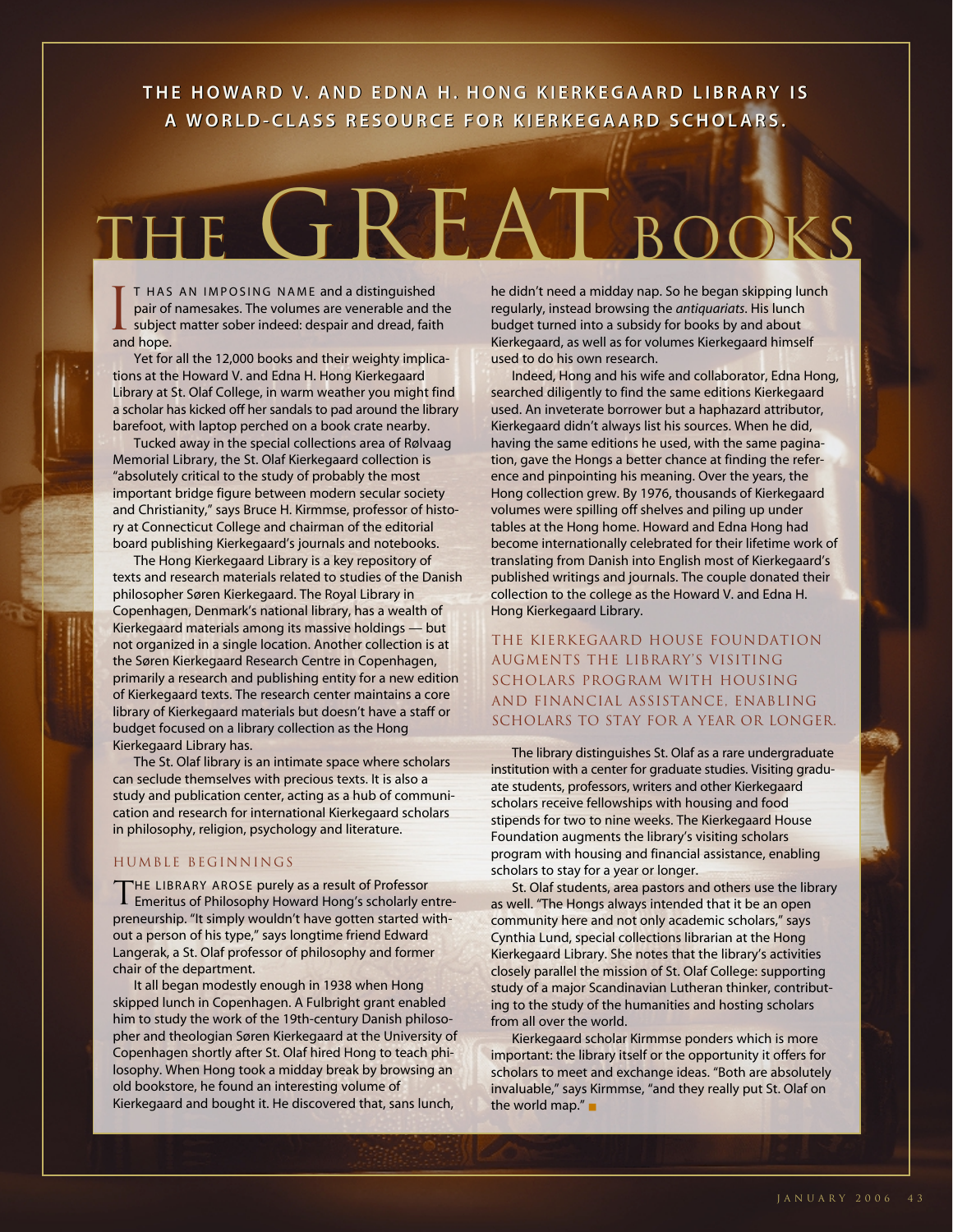The advantage the Hongs bring to St. Olaf is incalculable. "They've both been enormously important agents in the life of the school, both of them as accomplished intellectuals and translators," says former Hong student Todd Nichol '74, now King Olav V Professor of Scandinavian-American Studies at St. Olaf. "Thanks to both of them, Kierkegaard has been a formidable presence for decades at St. Olaf College and will be so for decades to come, thanks to their dedication and generosity."

Translating Kierkegaard isn't easy. His sentences are long, his concepts abstruse. Moreover, English speakers who learn Danish and spend time in Denmark risk writing English with Danish construction. "But is it English," asks Howard. "That's a subtle trap, you know. And in our case, that was my greatest peril."

Edna, often busy with her own writing projects in English, became Howard's shield against the dread Danish syntax. In her sure hands, Kierkegaard came to life in English. Howard was indispensable as the scholar and philosopher, Edna invaluable as the wordsmith who untangled Kierkegaard's Danish for English readers — scholarly as well as lay readers. Alone, Howard the scholar might have focused less on the ordinary reader. "I think I interpreted Kierkegaard for the common man and woman in a way that he wouldn't have," Edna says, "because he's too intellectual. But I'm not."

"Edna never thought of herself as a scholar," says Edward Langerak, a longtime St.Olaf philosophy professor and former chair of the department. "But she was a lot of inspiration to a lot of women." Howard was the directing force, Langerak adds, but "he wouldn't have been able to do it, I don't think, without her."

#### **CHEESE AND ETHICS**

THE 1950S AND 1960S were remarkable days in the St.<br>Olaf philosophy department, with the Hongs in full blood<br>They were great cheese lovers, and Howard would often Olaf philosophy department, with the Hongs in full bloom. They were great cheese lovers, and Howard would often travel to a favorite cheese shop in St. Cloud, Minnesota, canvassing other faculty members for their orders. "We'd often have 20- or 30 pound hunks of cheese on our front steps," says Walter Stromseth '50, a professor emeritus of philosophy. On the way to St. Cloud,

*"Howard and Edna have deep humor, deep piety, deep love of their family and utter devotion to each other."*

— KIERKEGAARD SCHOLAR ROBERT PERKINS

Howard would stop in Plato, Minnesota, to mail postcards with "greetings from Plato." Plato's great teacher, Socrates, led learners by asking questions. Howard's teaching, too, was Socratic. "He was always getting us to think," says Helen Hagen Gangsei '55, a board member at the Kierkegaard House Foundation, which provides funding for visiting Kierkegaard scholars at St. Olaf. "We had to learn the structure and then learn how to think in that structure."

Howard often asked students to assume the role of various philosophers. When they misstepped, his deft questions led them back to the right path. His acumen at keeping learners on subject was legendary. Lars Kindem '55, a retired high school teacher and president of the Kierkegaard House Foundation board, tells this story: When a young woman kept checking the clock during class, Howard finally said, "The problem, my dear, is not what time is it — but what is time."

Dashing and prematurely gray, debonair in his tweed suits and wool ties, Howard enthralled coeds. "The girls all were crazy about him," says Gangsei. "He was really handsome — that big shock of hair and his cute ways. And then he would wear these shoes that got popular later, very good-looking workman's shoes. We always noticed the shoes."

Howard challenged his students but he helped them to learn, with a forbearance that was never condescending. "I remember once speaking ill of a great classical work and being met with great patience on Howard's part," says former student Nichol. Years later, Nichol reread the same work and realized its importance. He told Howard, who deadpanned: "The book must have changed."



#### **THE HONG FAMILY**

"Our greatest life's work isn't our translating," Edna Hong told a reporter in 1998. "It's our eight children." Today, Irena Hong Elveton '60, the eldest of Howard and Edna's eight children, works in San Diego as a paralegal. Erik Hong '66 is a property appraiser in Northfield. Peder Hong '63, a retired judge, lives in Florida. Howard Rolf Hong, retired from a U.S. State Department job, lives in Texas. Mary Hong Loe '66 is a university librarian in Oswego, New York. Judy Hong '78 of Red Wing, Minnesota, is a retired electrical utility trainer. Two others are in Washington state: Theodore Hong, a special-education teacher, and Nathaniel "Nhat" Hong '74, a college English professor.

*A 1950s family portrait of Howard and Edna Hong at home with their eight children: Peder, Mary, Theodore, Howard Rolf, Nhat, Judy, Erik and Irena.*